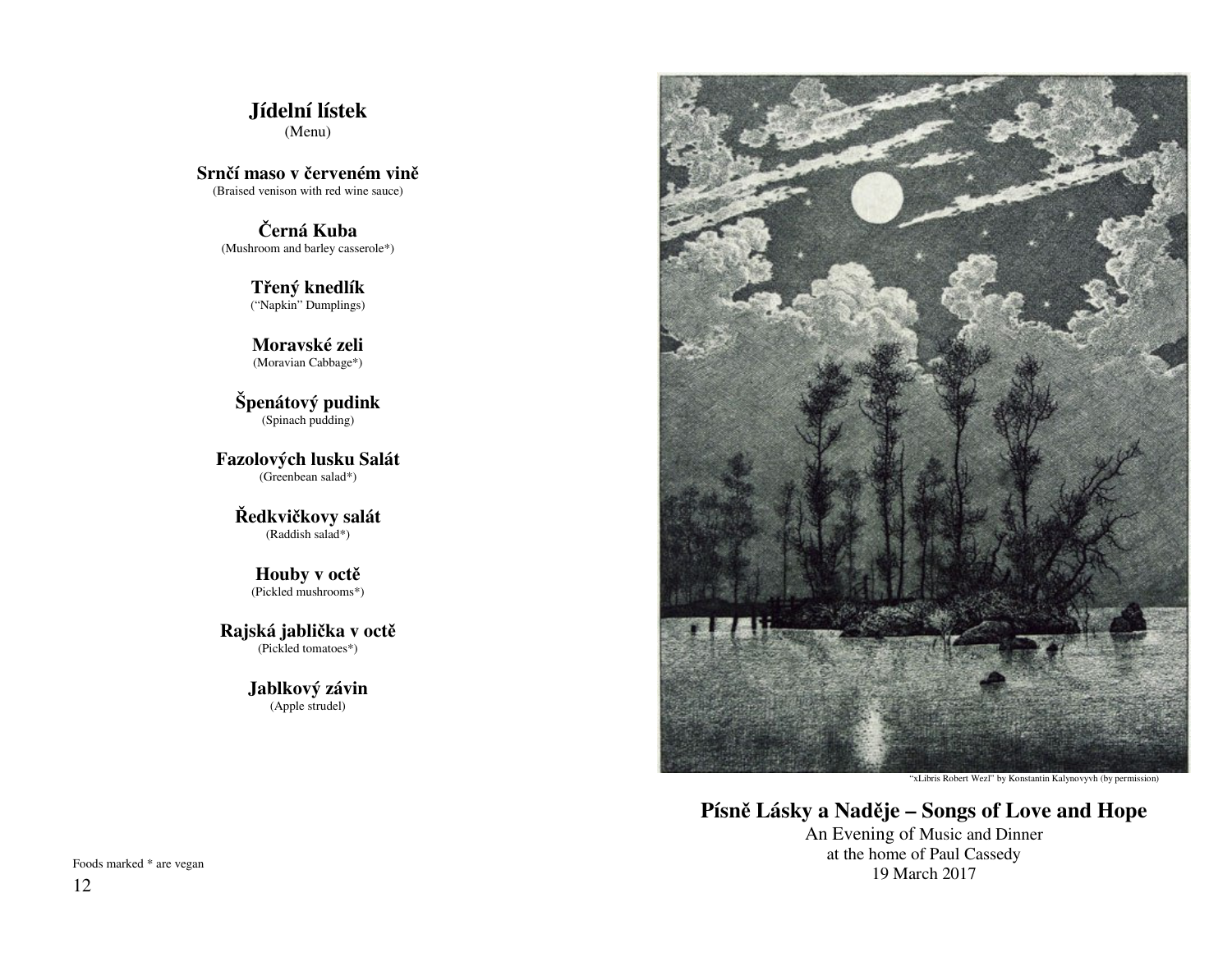# **Písn**ě **Lásky a Nad**ě**je – Songs of Love and Hope Annie Gill,** *Soprano* **Andrew Stewart,** *Piano*

*Please hold your applause until the end of each set*

# Písně milostné, Op. 83 Antonín Dvořák

| $\mathbf{r}$ none nanostne, $\mathcal{O}_{\mathcal{P}}$ . 05<br>1. Ó naší lásce nekvete to vytoužené šteští<br>V tak mnohém srdci mrtvo jest<br>2.<br>Kol domu se ted' potácím<br>3.<br>4. |                      | Empire (now Czech Republic),<br>Kaprálová. Despite her untimely<br>in Montpellier, France, Kaprálo<br>appreciation of her distinctive co<br>the Czech Academy of Sciences                                                                                                                 |
|--------------------------------------------------------------------------------------------------------------------------------------------------------------------------------------------|----------------------|-------------------------------------------------------------------------------------------------------------------------------------------------------------------------------------------------------------------------------------------------------------------------------------------|
| Já vím, že sladké naději<br>Nad krajem vévodí lehký spánek<br>5.<br>Zde v lese u potoka<br>6.<br>V té sladké moci oči tvých<br>7.<br>Ó duše drahá<br>8.                                    |                      | By 1948 this honor was bestowe<br>Kaprálová's work includes her h<br>quartet, a reed trio, music for ce<br>two piano concertos, two orches<br>and orchestra. Much of her musi<br>published today by various publ                                                                          |
| From Jarní paprsky, Op. 36<br>3. Pěvcova útěcha<br>1. Předtucha jara<br>5. To tam!                                                                                                         | Zdeněk Fibich        | Bohuslav Martinů (1890 – 195<br>body of orchestral, chamber, vo<br>Czechoslovakia for Paris, and de<br>been trained. In the 1930s he ex-<br>became an admirer of current Et<br>the early 1930s he found his ma<br>developed by Stravinsky. With t                                         |
| <b>Bedřich Smetana</b><br>From Prodaná nevěsta<br>Och, jaký žal!Ten lásky sen (Mařenka's Aria)                                                                                             |                      | chamber, orchestral, choral and<br>Prokofiev and Bartók in his inno<br>into his music and he continued<br>career.                                                                                                                                                                         |
| Sbohem a šáteček, Op. 14                                                                                                                                                                   | Vítezslava Kaprálová | In 1937, Martinů became acquai                                                                                                                                                                                                                                                            |
| Jablko s klína, Op. 10<br>1. Píseň na vrbovou píštalku<br>Ukolébavka<br>$\overline{2}$ .<br>Bezvětří<br>3.<br>$\overline{4}$ .<br>Jarní pout                                               | Kaprálová            | Their relationship soon develope<br>her. After she returned to Czech<br>After the Munich Agreement, he<br>Mass for baritone, chorus and or<br>occupied Czechoslovakia. For th<br>absentia. In 1940, as the German<br>States via Aix-en-Provence, Ma<br>United States until he returned to |
| From Nové slovenské písně<br>2. Povedz že mi, povedz                                                                                                                                       | Bohuslav Martinů     | an appointment as composer-in-<br>clinic in Liestal, Switzerland, or<br>Polička, Czechoslovakia, in 197                                                                                                                                                                                   |
| 8. Mala som ja rukávce<br>From Jabloňový vlak<br>2. Modlitba stará - stará!<br>4. Uspávanka s počítáním ovcí                                                                               | Sylvie Bodorová      | Sylvie Bodorová (1954 - ) is a 0<br>and commissions during a wide<br>of Quattro group of Czech comp<br>Mahler's birthplace in Kaliště no<br>and arranged many composition<br>Sebastian Bach's music, by Gyp                                                                               |
| From Rusalka<br>Měsíčku na nebi hlubokém                                                                                                                                                   | Dvořák               | Konstantin Kalynovych (cover<br>Kemerovo region (Russia); stud<br>elected an Associate of the Roya<br>http://www.kalynovych.com/<br>Print digital image and permiss                                                                                                                       |

father of Czech music has endured in his native country, where advocates have raised his status above that of his contemporaries and successors. Smetana's eight operas created the bedrock of the Czech opera repertory, but of these only *The Bartered Bride* is performed regularly outside the composer's homeland.

**Vít**ě**zslava Kaprálová** (1915 – 1940) was born in Brno, Austro-Hungarian Empire (now Czech Republic), a daughter of composer Václav Kaprál and singer Viktorie Kaprálová. Despite her untimely death, from what was misdiagnosed as military tuberculosis, vá created an impressive body of work. In 1946, in appreciation of her distinctive contribution, the foremost academic institution in the country the Czech Academy of Sciences and the Arts - awarded Kaprálová membership in memoriam.

ed on only 10 women, out of 648 members of the Academy. ighly regarded art songs and music for piano solo, a string llo, music for violin and piano, an orchestral cantata, two piano concertos, two orchestral suites, a sinfonietta, and a concertino for clarinet, violin, ic was published during her lifetime and continues to be ishing houses.

**9)** wrote 6 symphonies, 15 operas, 14 ballet scores and a large cal and instrumental works. In 1923 Martinů left Czechoslovakia for Paris, and deliberately withdrew from the Romantic style in which he had perimented with expressionism and constructivism, and became an admirer of current European technical developments, and adopted jazz idioms. In in fount for compositional style, the neoclassicism as developed by Stravinsky. With this, he expanded to become a prolific composer, composing instrumental works at a fast rate. He is compared with Prokofiev and Bartók in his innovative incorporation of Central European ethnomusicology into his music and he continued to use Bohemian and Moravian folk melodies throughout his

inted with a young Czech woman, Vítězslava Kaprálová. Their relationship soon developed beyond that of student-teacher as he fell madly in love with oslovakia, Martinů wrote her many long, passionate letters. e composed a tribute to Czech forces in exile, the *Field Mass* for baritone, chorus and orchestra. It was broadcast from England and was picked up in his Martinů was blacklisted by the Nazis and sentenced in n army approached Paris, the Martinůs fled to the United arseilles, Madrid, and Portugal. Martinů remained in the United States until he returned to France in 1953, settling in Nice in 1955. In 1956, he took up residence at the American Academy in Rome. He died at a 28 August 1959. His remains were moved and buried in Polička, Czechoslovakia, in 1979.

Czech composer whose works has received numberous awards ranging international career. Bodorová was member of Quattro group of Czech composers, and is involved in the project to restore Gustav Mahler's birthplace in Kaliště near Humpolec in the Czech Republic. She has also composed a for children. Her attention is often drawn by Johann Sebastian Bach's music, by Gypsy, and by East European, especially Hungarian idioms.

artist) Born August 9th, 1959 in Novokuznetsk city, ied at the Ukrainian Academy of Printing (1986 - 1992); al Society of Printer-Printmakers (September, 1992).

 Print, digital image and permission to reproduce the image obtained through Davidson Galleries 313 Occidental Ave South, Seattle, WA 98104 Open Tues-Saturday 10-5:30 • (206) 624-1324 http://www.davidsongalleries.com/artists/kalynovych/kalynovych.php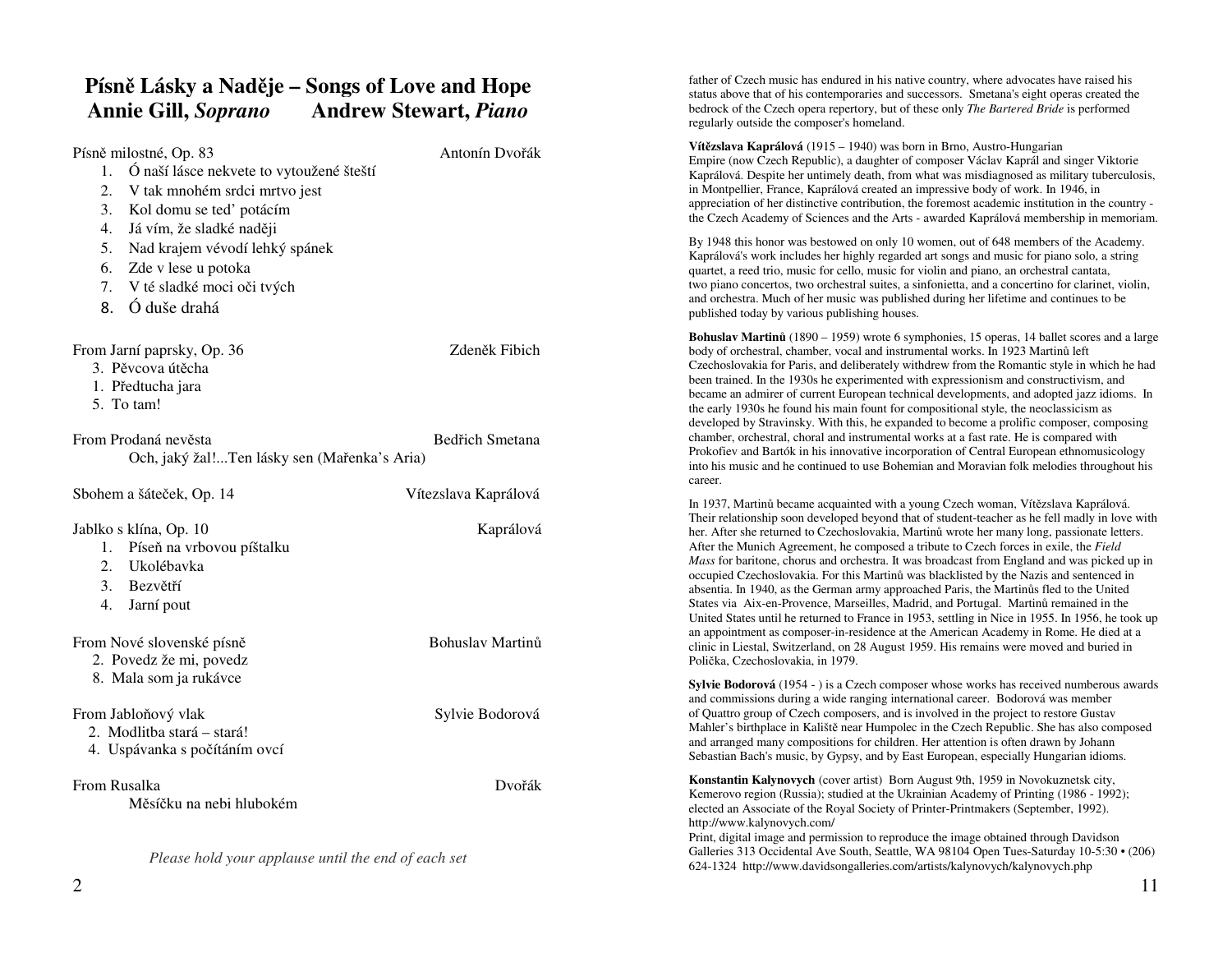and John Belkot; and performed with a great many organizations, among them the Bach Society of Baltimore, OperaBelle, the Atlantic Guitar Quartet, Assisi Performing Arts in Italy, and most recently the choirs of Goucher College and the Annapolis Chorale. He is featured on the album "Katherine Keem Sings Songs and Arias by Garth Baxter," released in 2014 by Centaur Records.

Mr. Stewart has been associated with the Lyric Opera of Baltimore for well over a decade, giving upwards of seventy performances a year as part of its education component and teaching on the faculty of the Lyric Opera Camp, helping to develop five original productions. He also is the creator of several shows including "Opera Games," a much-requested interactive program about the basics of opera, and has appeared on Maryland Public Television in the short film "Opera Magica" which he produced with educator Evon Hewitt, Jr. Additionally he maintains a busy schedule as a theatrical musical director, having led more than thirty productions since 2006, and he is the director of music at Our Lady of Grace Parish in Parkton.

Mr. Stewart studied with Charles Asche at the University of California, Santa Barbara, and with Marian Hahn at the Peabody Conservatory. Other teachers include Marie Brown Curea, Sharon Mann and Emilio del Rosario. He lives in Lutherville with his family.

**Antonín Dvo**ř**ák** (1841 - 1904) frequently employed aspects, specifically rhythms, of the folk music of Moravia and his native Bohemia. Dvořák's own style has been described as 'the fullest recreation of a national idiom with that of the symphonic tradition, absorbing folk influences and finding effective ways of using them.' In 1874 he first made a submission for the Austrian State Prize for Composition. Johannes Brahms, unbeknownst to Dvořák, was the leading member of the jury and was highly impressed

The prize was awarded to Dvořák for 1874 and again in 1876 and in 1877, when Brahms and the prominent critic Eduard Hanslick, also a member of the jury, made themselves known to him. Brahms recommended Dvořák to his publisher, Simrock, who soon afterward commissioned what became the Slavonic Dances, Op. 46. These were highly praised by the Berlin music critic Louis Ehlert in 1878, the sheet music (of the original piano 4-hands version) had excellent sales, and Dvořák's international reputation was launched.

Dvořák's nine operas were intended to convey Czech national spirit, as were some of his choral works. By far the most successful of the operas is *Rusalka*. Many of Dvořák's compositions, such as his large collection of songs, were directly inspired by Czech, Moravian, and other Slavic traditional music. Dvořák died in 1904 of complications from severe influenza.

**Zden**ě**k Fibich** (1850 – 1900) composed in a wide variety of classical forms, including chamber works (including two string quartets, a piano trio, piano quartet and a quintet for piano, strings and winds), symphonic poems, three symphonies, at least seven operas (the most famous probably *Šárka* and *The Bride of Messina*), melodramas, liturgical music, and a large cycle (almost 400 pieces) of piano works. The piano cycle served as a diary of sorts of his love for a piano pupil. He was born in Všebořice (Šebořice) near Čáslav.

**Bed**ř**ich Smetana** (1824 – 1884) pioneered the development of a musical style which became closely identified with his country's aspirations to independent statehood. He is thus widely regarded as the father of Czech music. Internationally he is best known for his opera The Bartered Bride and for the symphonic cycle *Má vlast (My Homeland)*, which portrays the history, legends and landscape of the composer's native land.

His first nationalistic music was written during the 1848 Prague uprising, in which he briefly participated. By the end of 1874, Smetana had become completely deaf but began a period of sustained composition that continued for almost the rest of his life. His contributions to Czech music were increasingly recognized and honored, but a mental collapse early in 1884 led to his incarceration in an asylum and his subsequent death. Smetana's reputation as the founding

# Antonín Dvořák (1841-1904) **Písn**ě **milostné (Love Songs), Op. 83**

Text by Gustav Pfleger-Moravský (1833-1875), Translations by David Beveridge

# **1 Ó naší lásce nekvete to vytoužené šteští**

Ó, naší lásce nekvete to vytoužené štěstí: A kdyby kvetlo (na světě) nebude dlouho kvésti. Proč by se slza v ohnivé polibky vekrádala? Proč by mne v plné lásce své ouzkostně objímala? Ó trpké je to loučení kde naděj nezakyne: Tu srdce cítí ve chvění že brzo bídně zhyne.

## **2 V tak mnohém srdci mrtvo jest**

V tak mnohém srdci mrtvo jest, jak v temné pustině V něm na žalost a na bolest ba místa jedině. Tu klamy lásky horoucí v to srdce vstupuje, A srdce žalem prahnoucí to mní, že miluje. A v tomto sladkém domnění Se ještě jednou v ráj To srdce mrtvé promění a zpíva starou báj!

#### **3 Kol domu se ted' potácím**

 Kol domu se ted' potácím, kdes bydlívala dříve, a z lásky rány krvácím, lásky sladké, lživé! A smutným okem nazírám zdaž ke mně vedeš kroku: a vstříc Ti náruč otvírám však slzu cítím v oku! Ó, kde jsi, draha, kde jsi dnes což nepřijdeš mi vstříce? Což nemám v srdci slast a ples, <sup>t</sup>ě uzřít nikdy vice?

## **4 Já vím, že sladké nad**ě**ji**

 Já vím, že v sladké naději, tě smím přec milovat; A že chceš tím horoucněji mou lásku pěstovat. A přec, když nazřím očí tvých v tu přerozkošnou noc, a zvím, jak nebe lásky z nich svou na mne snáší moc Tu moje oko slzami, tu náhle se obstírá, neb v štěstí naše za námi zlý osud pozírá.

# **5 Nad krajem vévodí lehký spánek**

Nad krajem vévodí lehký spánek, jasná se rozpjala májová noc; nesmělý krade se do listí vánek, s nebes se schýlila míru moc. Zadřimlo kvítí, potokem šumá tišeji nápěvů tajemných sbor. Příroda v rozkoši blaženě duma, neklidných živlů všad utichl vzpor. Hvězdy se sešly co naděje světla, země se mění na nebeský kruh. Mým srdcem v němžto kdys blaženost kvetla, mým srdcem táhne jen bolesti ruch!

# **Oh, that longed-for happiness does not flourish for our love;**

Oh, that longed-for happiness does not flourish for our love; and if it were to bloom in this world, it will not bloom for long. Why would a tear steal into passionate kisses? Why would she in her full love embrace me anxiously? Oh bitter is that parting where hope does not perish: Then the heart, in trembling, feels that soon it will perish miserably.

#### **In so many hearts, all is dead,**

In so many hearts, all is dead, as in a dark wasteland; in them, indeed, there is room only for grief and for pain. Then illusions of ardent love enter into that heart, and the heart, drying up in grief, thus think that it loves. and in this sweet supposition changes itself to a paradise this dead heart once again, and sings the old legend!

#### **I now wander around the house where you formerly lived,**

I now wander around the house where you formerly lived, and I bleed from the gashes of that love, sweet and false! And with a sad eye I look to see whether you turn your step towards me: And I open my arms to you, but I feel a tear in my eye! Oh where are you, dear, where are you today, why do you not come to me? Why will I never more have in my heart the pleasureand rejoicing of seeing you?

#### **I know that, in sweet hope, I am still allowed to love you;**

I know that, in sweet hope, I am still allowed to love you; and that you wish to cultivate my love all the more devoutly. and still, when I look into your eyes on this delightful night, and I learn how love's heaven lays its power on me from the eyes: then my eyes suddenly veiled with tears, for in our happiness wicked fate is looking behind us.

## **A light sleep reigns over the countryside,**

A light sleep reigns over the countryside, the clear May night has spread itself out; a shy breeze steals into the leaves, the power of peace has descended from the sky. The flowers are asleep; in the brook murmurs a chorus of mysterious melodies more softly. Nature in delight happily muses, everywhere the turmoil of restless elements has calmed down. The stars have assembled as the lights of hope, earth changes into a heavenly sphere. Through my heart, in which once happiness bloomed, through my heart moves only the rush of pain.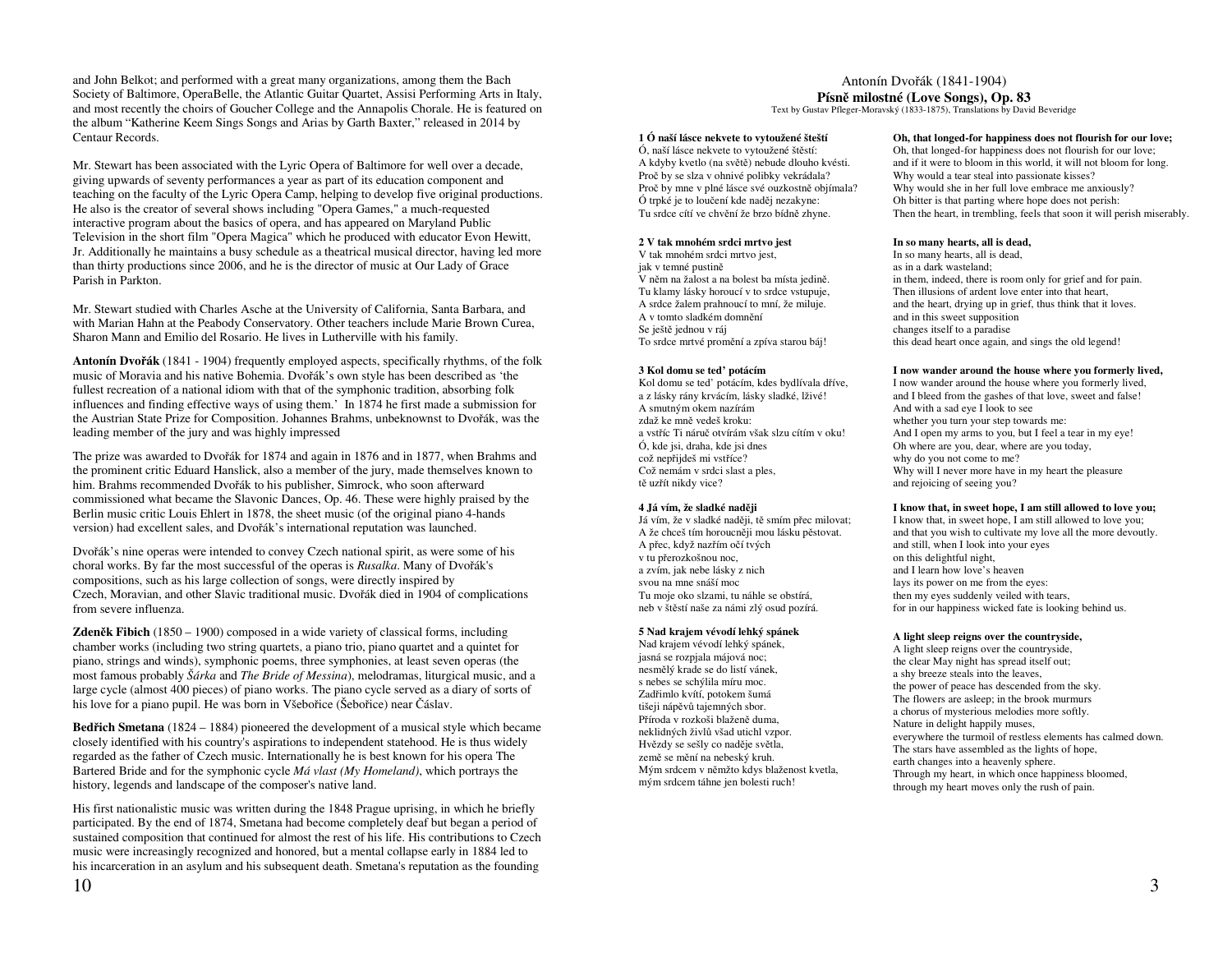# **6 Zde v lese u potoka**

 Zde v lese u potoka já stojím sám a sám; a ve potoka vlny v myšlénkách pozírám. Tu vidím starý kámen, nad nímž se vlny dmou; ten kámen stoupá a padá bez klidu pod vlnou. A proud se oň opírá až kámen zvhrne se. Kdy vlna života mne ze světa odnese?

# **7 V té sladké moci o**č**i tvých**

 V té sladké moci oči tvých jak rád bych zahynul, Kdyby mě k životu jen smích rtů krásných nekynul. Však tu smrt sladkou svolím hned s tou láskou ve hdrudi: Když mě jen ten tvůj smavý ret k životu probudí.

# **8 Ó duše drahá jedinká**

**3 P**ě**vcova út**ě**cha** [text by Ladislav Dolanský (1857-1910)]

**6. Snící jezero**  [text by Ladislav Dolanský (1857-1910)] Tam v hloubi tůn svůj dříme sen, ji závoj skrývá vodních řas: ty ptáčku tam, o tich bud' jen, at' nevzbudíš mi spáče v ráz. Však rákos v tich ý dá ples, jak zval by k dětským hrám, nad modrou tůn se motýl vznes a v blankyt pluje sám!

 Ó duše drahá jedinká, jež v srdci žiješ dosud; má oblétá tě myšlenka, ač nás dělí zlý osud. Ó, kéž jsem zpěvnou labutí, já zaletěl bych k tobě; A v poseldním bych vzdechnutí ti vypěl srdce v mdlobě

 Neskropíli pláčem hrob můj dívčin hled, však jej rosnou vláhou svlaží máje květ Nestaví li poutník přiněm chvatný krok, sešle naň svit luny mdlý své záře tok. Nepomníli nikdo, že jsem byl kdy živ, stín to řekne háje, žírná setba niv. Luny svit, stín háje, kvítků vábný pel s láskou pomní toho, jenž jim lásku pěl.

## **Here by the brook in the woods I stand quite alone;**

Here by the brook in the woods I stand quite alone;and I thoughtfully gaze at the waves in the brook. then I see an old rock, waves rising over it; without peace, the rock rises and falls under the waves. And the current moves over it until the rock topples over. When will the wave of life take me from the world?

# **How gladly I would perish in the sweet power of your eyes,**

How gladly I would perish in the sweet power of your eyes, If only the laughter of your lovely lips did not beckon me to life. However with this love in my breast I will choose that sweet death at once: if only this smiling lip of yours awakens me to life.

# **Oh dear and only soul, you who live till now in my heart;**

Oh dear and only soul, you who live till now in my heart; my thought circles you, though cruel fate divides us. Oh if only I were a singing swan, I would fly to you; and in my final breath I would sing my heart to you in swooning.

# Zdeněk Fibich (1850-1900) *from* **Jarní paprsky (Spring Rays), Op. 36** Translations by Mirka Zemanová

# **Singer's Consolation**

If a girl's look won't wet my grave with tears, the flower of May will moisten it with a dewy moisture. If a pilgrim won't stop by my grave his hasty step, the shine of the moon will send to it the dim stream of her glow. If no one remembers that I have ever lived, the shadow of the grove will say it, the rich planting of the plains. The moon's shine , the grove's shadow, enticing pollen of flowers will remember with love the one who sang for them love.

# **Dream lake**

There in the depths, a pool dreams its dream, a veil of water algae hides it: you little bird over there, oh just be silent, so that you won't wake up this sleeper instantly. But the reeds will start a quiet dance, as if invited to play childrens' games, above the blue pool a butterfly rose and up into the azure it drifts, alone!

# **Performers**

# **Annie Gill, Soprano**

 Praised for "astounding technical vocal ability, solid song interpretation and stage presence," soprano Annie Gill continues to gain recognition as a distinctive emerging artist. Particularly excelling in the repertoire of Mozart and Puccini, Ms. Gill has been commended for "a glorious voice - opulent from top to bottom," and possesses an extensive variety of vocal colors in her expressive full lyric soprano.

Ms. Gill is an avid performer of Czech and Slovak repertoire, having roots in the Slovak culture through her mother's family, the Karaffas. Originally from the city of Livov (in the Prešov Region of north-east Slovakia), the Karaffas immigrated to the United States in the early 1920s. Although she grew up with many Slovak traditions during her childhood, Ms. Gill began a more intensive study of Czech and Slovak repertoire when she incorporated the songs of Dvořák into her Winner's Recital performance as the top Prize Winner in the 2012 Art Song Festival of Toledo, OH. Ms. Gill was then invited by festival faculty member Dr. Timothy Cheek, a prominent Czech-language vocal coach and author of *Singing in Czech: A Guide to Czech Lyric Diction and Vocal Repertoire*, for further study in the Czech Republic. In 2013, Ms. Gill attended the Moravian Masterclass in Brno, where she worked with Dr. Cheek and Mirka Zemanová (a Czech language coach and musicologist).

Most recently, Ms. Gill sang the roles of Lauretta in *Gianni Schicchi* with Opera Camerata of Washington, and Serpina (Serpinia) in The In Series' production of *La Serva Padrona*, receiving enthusiastic reviews for handling "the rollercoaster range from high to low of Pergolesi's score with aplomb." Ms. Gill made her debut with the Cathedral Choral Society as a soprano soloist in the Fantastic Beethoven concert under the baton of esteemed conductor J. Reilly Lewis. Also in 2016, Ms. Gill performed as the soprano soloist in the Baltimore Composers' Forum concert, where she premiered works by composers Anna Rubin, Keith Kramer, Janice Macaulay, Garth Baxter, and Harriet Katz. During the 2015- 2016 season, Ms. Gill added the roles of Cio-Cio San in *Madama Butterfly* and Marzelline in *Fidelio* to her extensive list of operatic repertoire, and returned for her fourth production of *Don Giovanni* to perform the role of Donna Anna (Opera AACC). In recital, Ms. Gill performed the world premiere of composer Garth Baxter's song cycle "Three Poems from Edna St. Vincent Millay."

During the 2014-2015 season, Ms. Gill sang the roles of Micaëla in *Carmen* with Opera Camerata of Washington (Gregory Buchalter of the Metropolitan Opera conducting), Fiordiligi in *Così fan tutte* with Opera NOVA, Kate Pinkerton in *Madama Butterfly* with Opera Camerata of Washington, and covered renowned soprano Asako Tamura in the title role of Cio-Cio San. As Mimì/Pamina/Despina in The In Series production of Fatal Song, Ms. Gill received excellent reviews for her "nuanced performance" and "bell-clear rendition" of arias by Puccini and Mozart.

A First Prize Winner in the 2013 Barry Alexander International Vocal Competition, Ms. Gill made her Carnegie Hall debut in the competition Winners' Recital on January 27th, 2013. Also in 2013, Ms. Gill won 3rd Prize in the National Federation of Music Clubs Biennial Young Artist Awards, and 3rd Prize in the Russell C. Wonderlic Voice Competition. In addition to her classical singing career, Ms. Gill is a voice-over artist and acts in commercials and television, notably appearing as the "Opera Singer" in the Season 2 Finale of *House of Cards*.

# Andrew Stewart, Collaborative Pianist

 Andrew Stewart, pianist, grew up in California and has been based in Baltimore since 2000. Much in demand as a soloist and collaborative artist, he has worked with countless singers and instrumentalists; premiered works by composers including Hollis Thoms, Garth Baxter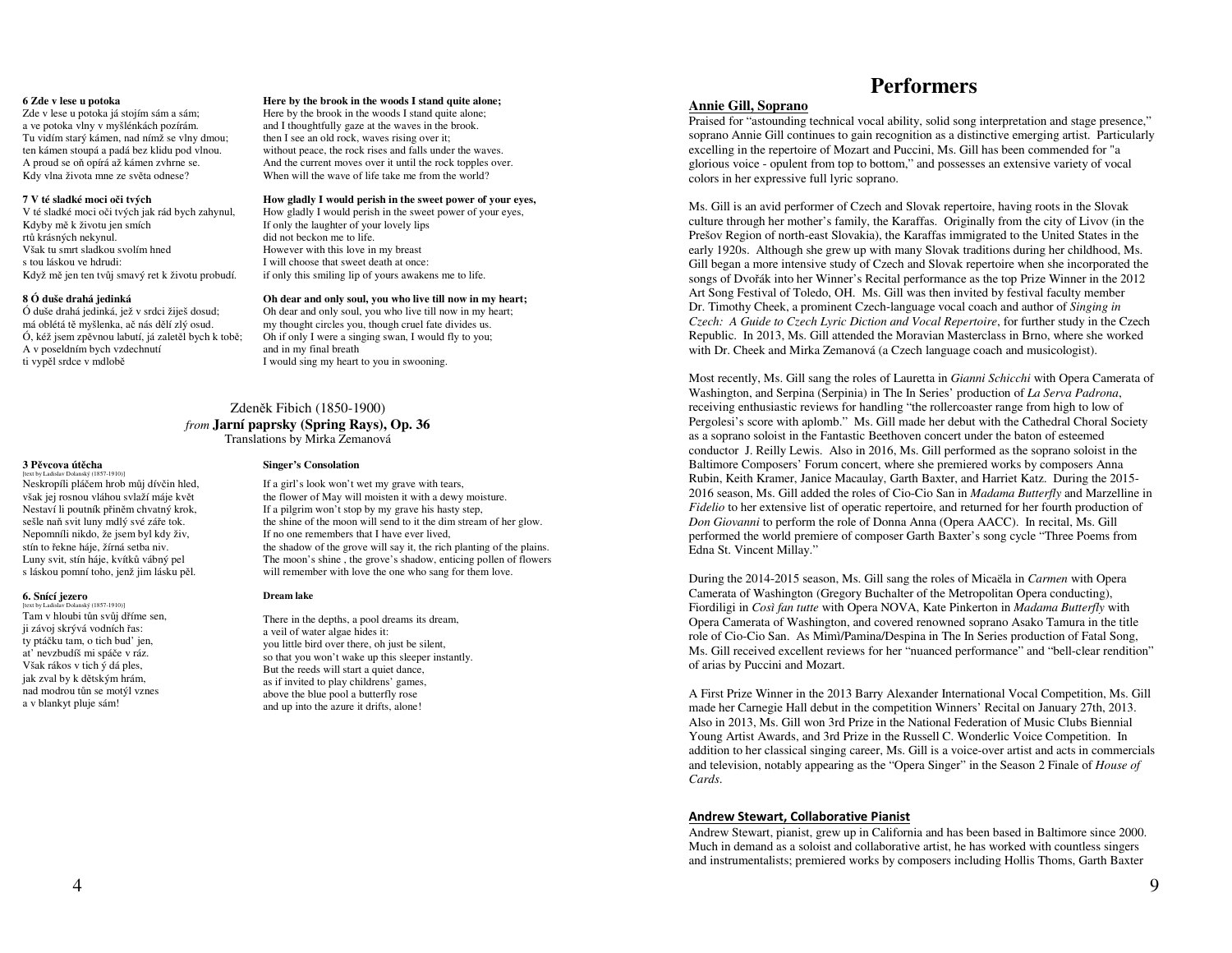#### **Mala som ja rukávce**

 Mala som ja rukávce. Dala som ich cigánce. a ty čierna cigánka, počaruj mi šuhajka.

Ja ti budem čarovat, ty mi musíš dukát dat', štyri groše lebo dva, budeš dobrá gazdina.

#### **I had a pair of gloves**

 I had a pair of gloves. I gave them to a gypsy. and you black gypsy, cast a spell for me on my sweetheart.

"I will cast a spell for you, you must give me a ducat, four groschen or two, you'll be a good farmer's wife."

# Sylvie Bodorová (b. 1952)

*from* **Jablo**ň**ový vlak (Apple Train)** Text – Traditional Prayer, Translation by Timothy Cheek

#### **2 Modlitba stará – stará!**

 A dej mi sílu unésti všechno co změnit nemám sil. A odvahu abych to nač stačím na tomto světě pozměnil. A také moudrost abych znal a od sebe to rozeznal. A dej mi sílu vše unésti.

## **4 Uspávanka s po**č**ítáním ovcí**

 A když se ti nechce spat, budem ovce počitat, šly přes lávku, pod ní kamen, v dlouhé řadě za beranem. První, to byl v řece kámen, beran druhý, za beranem následují ovce hned, jedna, dvě, tři, čtyři, pět.

A když se ti nechce spat, budem ovce počitat, Černé ovce i ty bílé, at' nám není dlouhá chvíle. Už jsme spočítali kámen, ovce, co šly za beranem ještě pořád za ním jdou, stále nejsou za vodou. Jedna, dvě, tři, čtyři, pět, ale ted' už naposled. Dopočítáme to ráno a ted' spi a řekni ANO.

# **An old prayer – old!**  And give me strength to bear everything that I don't have the strength to change.

 And I will have enough courage for that, so that I would change in the world. And also wisdom so that I would know how to tell the difference. And give me strength to bear everything.

#### **Falling asleep by counting sheep** And if you can't sleep, we'll count sheep;

 they went across the foot bridge, under it a rock, in a long row behind the ram.

 The first, that was the rock in the river, the ram second, the sheep follow right behind the ram, one, two, three, four, five.

#### And if you can't sleep, we'll count sheep; black sheep and even white ones, so that it won't be a long time for us. Already we've added up the rock, the sheep that went behind the ram,

on and on they go behind him. they still aren't all across the water. One, two, three, four, five, but now already the last one. Let's keep counting in the morning, and now sleep and say YES.

# Antonín Dvořák (1841-1904) **M**ě**sí**č**ku na nebi hlubokém** *from* **Rusalka**

Text by Jaroslav Kvapil [1868-1950]

Měsíčku na nebi hlubokém světlo tvé daleko vidí, po světě bloudíš širokém, díváš se v příbytky lidí. Měsíčku, postůj chvíli řeckni mi, kde je můj milý!

Řekni mu, stříbný měsíčku, mé že jej objímá rámě, aby si alespoň chviličku vzpomenul ve snění na mne.

Zasvět' mu do daleka, řekni mu, řekni m kdo tu naň <sup>č</sup>eká! O mněli duše lidská sní, at'se tou vzpomínkou vzbudí! Měsíčku, nezhasni, nezhasni!

O moon high up in the deep, deep sky, your light sees far away regions, you travel round the wide, wide world peering into human dwellings. O, moon, stand still for a moment, Tell me, ah, tell me where is my lover!

Tell him. please, silvery moon in the sky, that I am hugging him firmly, that he should for at least a while Remember his dreams!

Light up his far away place, Tell him, ah, tell him who is here waiting! If he is dreaming about me, may this remembrance waken him! O, moon, don't disappear, disappear!

#### **1 P**ř**edtucha jara**

 [text by Jaroslav Vrchlický (1853-1912)] To není ještě jaro celé, spíš jeho tucha, na vrbě pohnula se stmělé snět' suchá. Cos jako hudba vzduchem thane šum ptačich křidel, jak zplna když se do strum sáhne, ruch zřídel. Bříz kadeře se uklánějí a hnízda stará v červánkách rozkoši se chvějí, sny jara! Tot' advent přírody, den svátku, pryč z duše mraky! Tvá vesna srdce přijde v krátku, věř taky! O této chvíle užij slavné, pij mír a něhu, at' mdloba padne křivdy dávné, rmut sněhul! At' radost se jen rozveselí v tvém celém nitru, bud' skřivan, který jásá v poli vstříc jítru!

## **5 To tam!**

 [text by Ladislav Dolanský (1857-1910)] Ten starý strom to není již, co stál tu v dobách dávných, na nějž jsem se vznesl ve květnou výš nad obzor krajů těch vábných. Ten strom to není již, jenž s návrší v dol šuměl báje, když jel jsem v noci od mile v ňadrech blaha ráje. Ten strom to ještě, dol I háj, ten svět nemá ni vrásky, tvé ale stáří nezná máj, to tam jaro naší lásky. To tam, to tam!

#### **Premonition of spring**

That is not yet the whole Spring but rather its premonition, on the darkened willow tree a dry branch moved. something like music floats through the air, the hum of birds' wings, like when one plucks the strings fully, the hustle and bustle of sources. The curls of birch trees are bowing and old nests in the twilight tremble with pleasure, the dreams of Spring! That's the advent of Nature, a feast day, be gone from the soul, you clouds! Your spring of heart will come soon, believe it, too! Oh, get the best of this famous moment, drink peace and tenderness let the weariness of past injustice fall, the grief of snow! Let only joy cheer up your entire heart, be a lark which jubilates in the field, halfway to daybreak!

## **There!**

That old tree is no more, that stood here in those distant times, onto which I rose to its flowering heights above the horizon of those enticing lands. That tree is no more, which from the rise down to the valley murmured the legends, when I rode in the night from my love in my bosom the bliss of paradise. That tree which lives still, the valley and the grove, that world has not a single wrinkle, But your age knows no longer the month of May,Gone is the spring of our love. It's gone! It's gone!

# Bedřich Smetana (1824-1884) **Och, jaký žal!...Ten lásky sen**

 *from* Prodaná nevěsta (The Bartered Bride) Text by Karel Sabina (1813-1877), Translation by Timothy Cheek

Však přece ještě nevěřím, ač stojí tam napsáno. Nevěřím, až s ním promluvím. Snad ani o tom neví! Ó, kýž se mi v nesnázi té skutečná, skutečná pravda zjeví!

Ten lásky sen, jak krásný byl, jak nadějně rozkvítal! A nad ubohým srdcem mým co tichá hvězda svítal.

Jak blahý život s milencem v snu tomto jsem si přadla! Tu osud přivál vichřici a růže lásky svadla Ne, není možný taký klam! Tent' smutnou by byl ranou, a rozplakala by se zem nad láskou pochovanou!

Ten lásky sen….

Yet, I still don't believe it, although it stands there in writing. I don't believe it until I speak with him. Maybe he doesn't even know about it! Oh, in my distress let the real, the real truth be revealed to me!

This dream of love, how beautiful it was, how hopefully it blossomed! And over my wretched heart it was shining like a silent star.

How in this dream a blissful life with my beloved I imagined! Now fate blew in a tempest, and love's rose has withered.No, such deception is not possible! It would be a sad wound, and the earth would burst into tears over the buried love!

This dream of love…